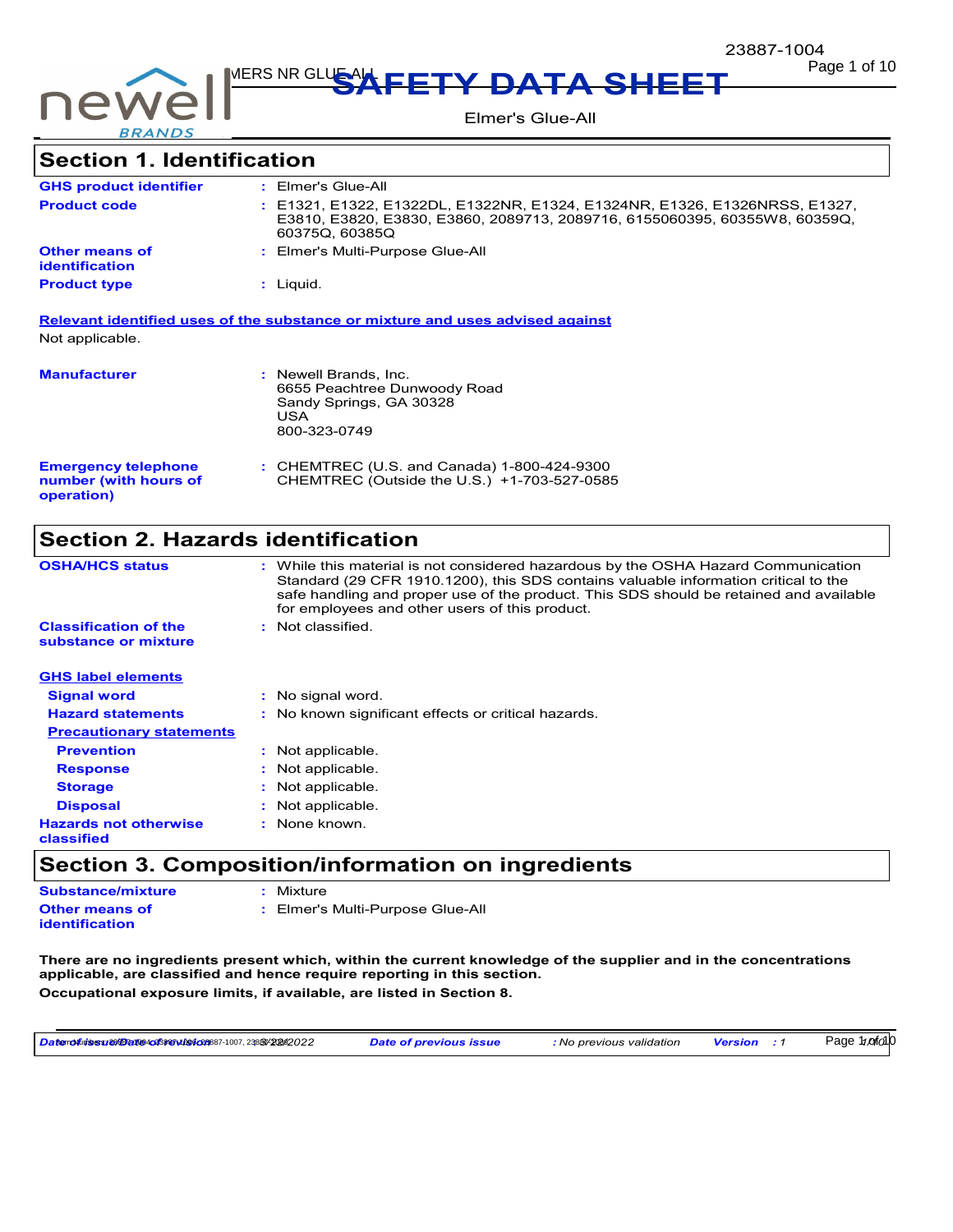#### Immediately flush eyes with plenty of water, occasionally lifting the upper and lower **Eye contact : Description of necessary first aid measures**

|                     | eyelids. Check for and remove any contact lenses. Get medical attention if irritation<br>occurs.                                                                                                                                                               |
|---------------------|----------------------------------------------------------------------------------------------------------------------------------------------------------------------------------------------------------------------------------------------------------------|
| <b>Inhalation</b>   | : Remove victim to fresh air and keep at rest in a position comfortable for breathing. Get<br>medical attention if symptoms occur.                                                                                                                             |
| <b>Skin contact</b> | : Flush contaminated skin with plenty of water. Remove contaminated clothing and shoes.<br>Get medical attention if symptoms occur.                                                                                                                            |
| <b>Ingestion</b>    | : Wash out mouth with water. If material has been swallowed and the exposed person is<br>conscious, give small quantities of water to drink. Do not induce vomiting unless<br>directed to do so by medical personnel. Get medical attention if symptoms occur. |

| Most important symptoms/effects, acute and delayed |                                                                                                                                |
|----------------------------------------------------|--------------------------------------------------------------------------------------------------------------------------------|
| <b>Potential acute health effects</b>              |                                                                                                                                |
| <b>Eye contact</b>                                 | : No known significant effects or critical hazards.                                                                            |
| <b>Inhalation</b>                                  | : No known significant effects or critical hazards.                                                                            |
| <b>Skin contact</b>                                | : No known significant effects or critical hazards.                                                                            |
| <b>Ingestion</b>                                   | : No known significant effects or critical hazards.                                                                            |
| <b>Over-exposure signs/symptoms</b>                |                                                                                                                                |
| <b>Eye contact</b>                                 | : No specific data.                                                                                                            |
| <b>Inhalation</b>                                  | $:$ No specific data.                                                                                                          |
| <b>Skin contact</b>                                | $:$ No specific data.                                                                                                          |
| <b>Ingestion</b>                                   | $:$ No specific data.                                                                                                          |
|                                                    | Indication of immediate medical attention and special treatment needed, if necessary                                           |
| <b>Notes to physician</b>                          | : Treat symptomatically. Contact poison treatment specialist immediately if large<br>quantities have been ingested or inhaled. |
| <b>Specific treatments</b>                         | : No specific treatment.                                                                                                       |
| <b>Protection of first-aiders</b>                  | : No action shall be taken involving any personal risk or without suitable training.                                           |

## **See toxicological information (Section 11)**

# **Section 5. Fire-fighting measures**

| <b>Extinguishing media</b>                               |                                                                                                                                                                                                     |
|----------------------------------------------------------|-----------------------------------------------------------------------------------------------------------------------------------------------------------------------------------------------------|
| <b>Suitable extinguishing</b><br>media                   | : Use an extinguishing agent suitable for the surrounding fire.                                                                                                                                     |
| <b>Unsuitable extinguishing</b><br>media                 | : None known.                                                                                                                                                                                       |
| <b>Specific hazards arising</b><br>from the chemical     | : In a fire or if heated, a pressure increase will occur and the container may burst.                                                                                                               |
| <b>Hazardous thermal</b><br>decomposition products       | Decomposition products may include the following materials:<br>carbon dioxide<br>carbon monoxide                                                                                                    |
| <b>Special protective actions</b><br>for fire-fighters   | : Promptly isolate the scene by removing all persons from the vicinity of the incident if<br>there is a fire. No action shall be taken involving any personal risk or without suitable<br>training. |
| <b>Special protective</b><br>equipment for fire-fighters | : Fire-fighters should wear appropriate protective equipment and self-contained breathing<br>apparatus (SCBA) with a full face-piece operated in positive pressure mode.                            |

Datenofuisesu estantinos/contractors/2008/2008/2008/2009/2020 Date of previous issue : No previous validation Version : 1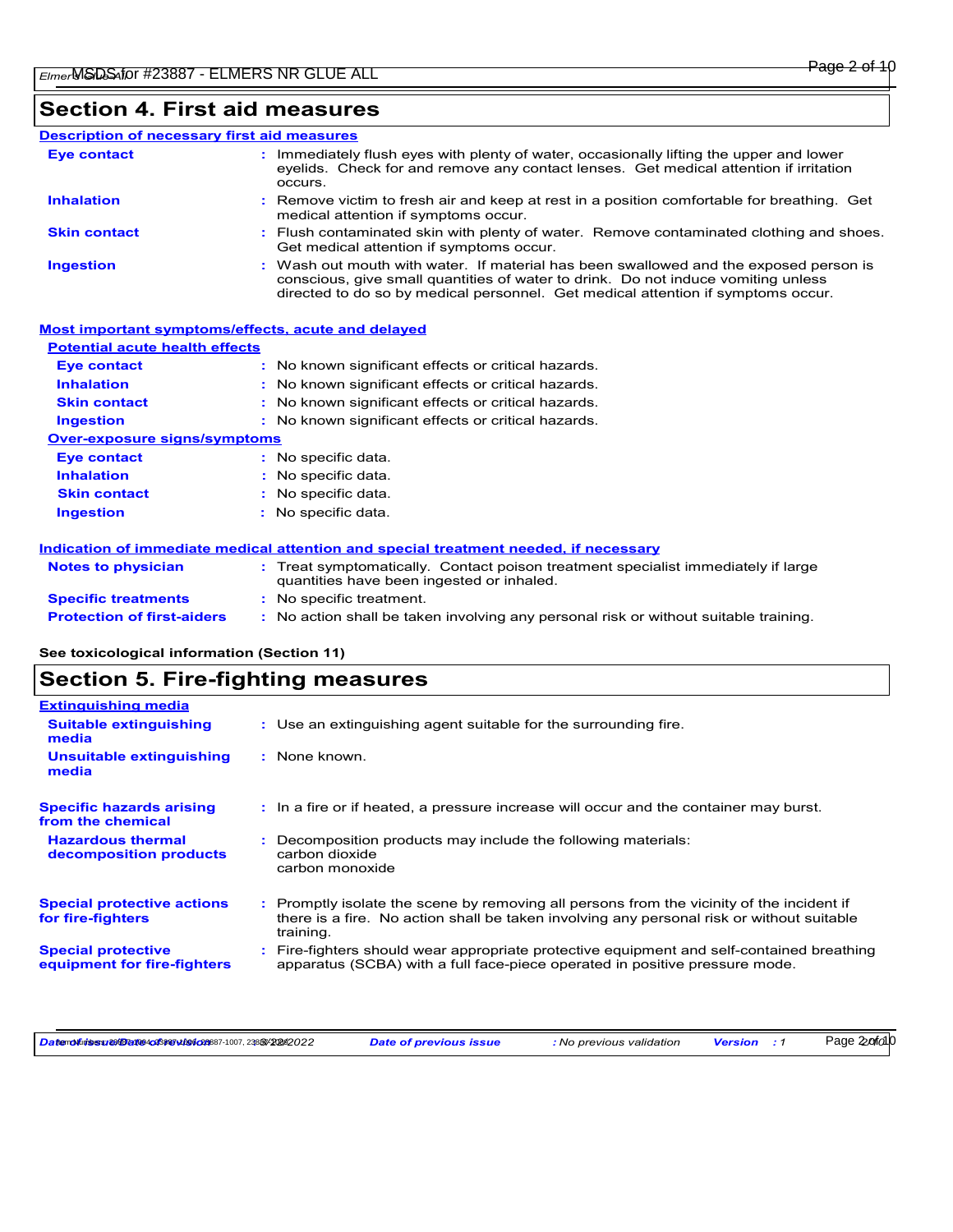## **Section 6. Accidental release measures**

|                                                              | <b>Personal precautions, protective equipment and emergency procedures</b>                                                                                                                                                                                                                                                                                                                                                                                                                                                                                                                 |
|--------------------------------------------------------------|--------------------------------------------------------------------------------------------------------------------------------------------------------------------------------------------------------------------------------------------------------------------------------------------------------------------------------------------------------------------------------------------------------------------------------------------------------------------------------------------------------------------------------------------------------------------------------------------|
| For non-emergency<br>personnel                               | : No action shall be taken involving any personal risk or without suitable training.<br>Evacuate surrounding areas. Keep unnecessary and unprotected personnel from<br>entering. Do not touch or walk through spilled material. Put on appropriate personal<br>protective equipment.                                                                                                                                                                                                                                                                                                       |
| For emergency responders                                     | If specialized clothing is required to deal with the spillage, take note of any information<br>$\mathcal{L}^{\mathcal{L}}$ .<br>in Section 8 on suitable and unsuitable materials. See also the information in "For non-<br>emergency personnel".                                                                                                                                                                                                                                                                                                                                          |
| <b>Environmental precautions</b>                             | : Avoid dispersal of spilled material and runoff and contact with soil, waterways, drains<br>and sewers. Inform the relevant authorities if the product has caused environmental<br>pollution (sewers, waterways, soil or air).                                                                                                                                                                                                                                                                                                                                                            |
| <b>Methods and materials for containment and cleaning up</b> |                                                                                                                                                                                                                                                                                                                                                                                                                                                                                                                                                                                            |
| <b>Small spill</b>                                           | : Stop leak if without risk. Move containers from spill area. Dilute with water and mop up<br>if water-soluble. Alternatively, or if water-insoluble, absorb with an inert dry material and<br>place in an appropriate waste disposal container. Dispose of via a licensed waste<br>disposal contractor.                                                                                                                                                                                                                                                                                   |
| <b>Large spill</b>                                           | : Stop leak if without risk. Move containers from spill area. Prevent entry into sewers,<br>water courses, basements or confined areas. Wash spillages into an effluent treatment<br>plant or proceed as follows. Contain and collect spillage with non-combustible,<br>absorbent material e.g. sand, earth, vermiculite or diatomaceous earth and place in<br>container for disposal according to local regulations (see Section 13). Dispose of via a<br>licensed waste disposal contractor. Note: see Section 1 for emergency contact<br>information and Section 13 for waste disposal. |

# **Section 7. Handling and storage**

| <b>Precautions for safe handling</b>                                             |                                                                                                                                                                                                                                                                                                                                                                                                                                                                                                                                                                                  |
|----------------------------------------------------------------------------------|----------------------------------------------------------------------------------------------------------------------------------------------------------------------------------------------------------------------------------------------------------------------------------------------------------------------------------------------------------------------------------------------------------------------------------------------------------------------------------------------------------------------------------------------------------------------------------|
| <b>Protective measures</b>                                                       | : Put on appropriate personal protective equipment (see Section 8).                                                                                                                                                                                                                                                                                                                                                                                                                                                                                                              |
| <b>Advice on general</b><br>occupational hygiene                                 | : Eating, drinking and smoking should be prohibited in areas where this material is<br>handled, stored and processed. Workers should wash hands and face before eating,<br>drinking and smoking. Remove contaminated clothing and protective equipment before<br>entering eating areas. See also Section 8 for additional information on hygiene<br>measures.                                                                                                                                                                                                                    |
| <b>Conditions for safe storage,</b><br>including any<br><i>incompatibilities</i> | Store in accordance with local regulations. Store in original container protected from<br>direct sunlight in a dry, cool and well-ventilated area, away from incompatible materials<br>(see Section 10) and food and drink. Keep container tightly closed and sealed until<br>ready for use. Containers that have been opened must be carefully resealed and kept<br>upright to prevent leakage. Do not store in unlabeled containers. Use appropriate<br>containment to avoid environmental contamination. See Section 10 for incompatible<br>materials before handling or use. |

# **Section 8. Exposure controls/personal protection**

## **Control parameters**

**Individual protection measures**

| <b>Occupational exposure limits</b>        |                                                                                                                                                                                                                                                                                                                                 |
|--------------------------------------------|---------------------------------------------------------------------------------------------------------------------------------------------------------------------------------------------------------------------------------------------------------------------------------------------------------------------------------|
| None.                                      |                                                                                                                                                                                                                                                                                                                                 |
| <b>Appropriate engineering</b><br>controls | : Good general ventilation should be sufficient to control worker exposure to airborne<br>contaminants.                                                                                                                                                                                                                         |
| <b>Environmental exposure</b><br>controls  | : Emissions from ventilation or work process equipment should be checked to ensure<br>they comply with the requirements of environmental protection legislation. In some<br>cases, fume scrubbers, filters or engineering modifications to the process equipment will<br>be necessary to reduce emissions to acceptable levels. |

| <b>Datemoluisesset@fatte4od3sszvids6od3</b> 887-1007, 2388%202022 | Date of previous issue | <b>:</b> No previous validation | <b>Version</b> | 3 and 0<br>Page |
|-------------------------------------------------------------------|------------------------|---------------------------------|----------------|-----------------|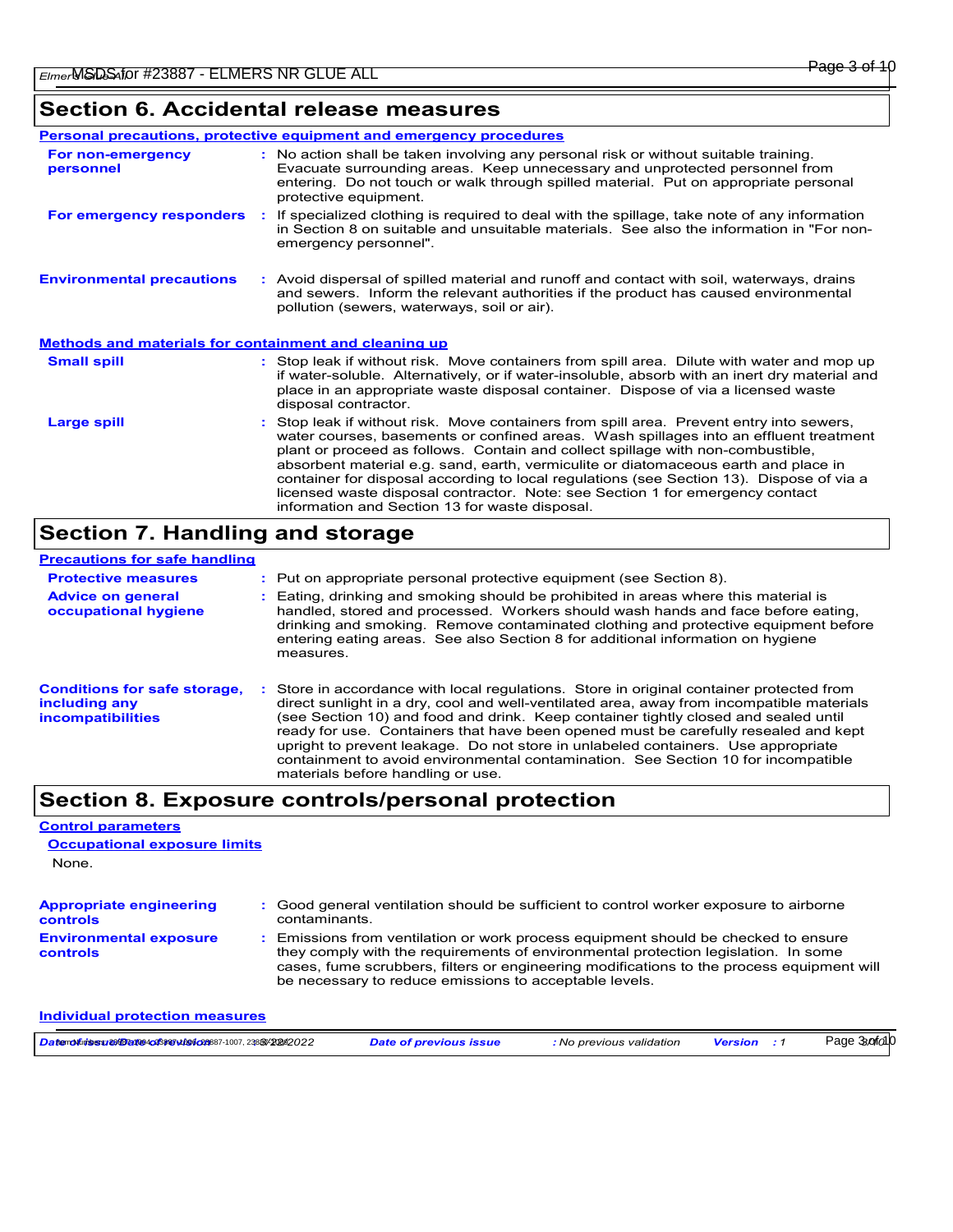# **Section 8. Exposure controls/personal protection**

| <b>Hygiene measures</b>       | : Wash hands, forearms and face thoroughly after handling chemical products, before<br>eating, smoking and using the lavatory and at the end of the working period.<br>Appropriate techniques should be used to remove potentially contaminated clothing.<br>Wash contaminated clothing before reusing. Ensure that eyewash stations and safety<br>showers are close to the workstation location. |
|-------------------------------|---------------------------------------------------------------------------------------------------------------------------------------------------------------------------------------------------------------------------------------------------------------------------------------------------------------------------------------------------------------------------------------------------|
| <b>Eye/face protection</b>    | : Safety eyewear complying with an approved standard should be used when a risk<br>assessment indicates this is necessary to avoid exposure to liquid splashes, mists,<br>gases or dusts. If contact is possible, the following protection should be worn, unless<br>the assessment indicates a higher degree of protection: safety glasses with side-<br>shields.                                |
| <b>Skin protection</b>        |                                                                                                                                                                                                                                                                                                                                                                                                   |
| <b>Hand protection</b>        | : Chemical-resistant, impervious gloves complying with an approved standard should be<br>worn at all times when handling chemical products if a risk assessment indicates this is<br>necessary.                                                                                                                                                                                                   |
| <b>Body protection</b>        | : Personal protective equipment for the body should be selected based on the task being<br>performed and the risks involved and should be approved by a specialist before<br>handling this product.                                                                                                                                                                                               |
| <b>Other skin protection</b>  | : Appropriate footwear and any additional skin protection measures should be selected<br>based on the task being performed and the risks involved and should be approved by a<br>specialist before handling this product.                                                                                                                                                                         |
| <b>Respiratory protection</b> | : Based on the hazard and potential for exposure, select a respirator that meets the<br>appropriate standard or certification. Respirators must be used according to a<br>respiratory protection program to ensure proper fitting, training, and other important<br>aspects of use.                                                                                                               |

## **Section 9. Physical and chemical properties and safety characteristics**

The conditions of measurement of all properties are at standard temperature and pressure unless otherwise indicated.

## **Appearance**

| <b>Physical state</b>                                                        |    | $:$ Liquid.                                                                     |               |                 |                 |              |       |               |
|------------------------------------------------------------------------------|----|---------------------------------------------------------------------------------|---------------|-----------------|-----------------|--------------|-------|---------------|
| <b>Color</b>                                                                 |    | : White.                                                                        |               |                 |                 |              |       |               |
| <b>Odor</b>                                                                  |    | : Not available.                                                                |               |                 |                 |              |       |               |
| <b>Odor threshold</b>                                                        |    | : Not available.                                                                |               |                 |                 |              |       |               |
| рH                                                                           |    | $: 4.8 \text{ to } 5.1$                                                         |               |                 |                 |              |       |               |
| <b>Melting point/freezing point</b>                                          |    | : Not available.                                                                |               |                 |                 |              |       |               |
| <b>Boiling point, initial boiling</b><br>point, and boiling range            |    | : Not available.                                                                |               |                 |                 |              |       |               |
| <b>Flash point</b>                                                           |    | [Product does not sustain combustion.]                                          |               |                 |                 |              |       |               |
|                                                                              |    | <b>Closed cup</b>                                                               |               |                 | <b>Open cup</b> |              |       |               |
|                                                                              |    | <b>Ingredient name</b>                                                          | $\mathbf{C}$  | $\mathsf{P}$    | <b>Method</b>   | $\mathbf{C}$ | °F    | <b>Method</b> |
|                                                                              |    | Ethenol, homopolymer                                                            |               |                 |                 | 79           | 174.2 |               |
|                                                                              |    | Propane-1,2-diol,<br>propoxylated                                               | 137           | 278.6           |                 |              |       |               |
|                                                                              |    | Poly(oxy-1,2-ethanediyl), a-hydro-w-hydroxy-<br>Ethane-1,2-diol,<br>ethoxylated | 171 to<br>235 | 339.8 to<br>455 |                 |              |       |               |
| <b>Evaporation rate</b>                                                      | ÷. | Not available.                                                                  |               |                 |                 |              |       |               |
|                                                                              |    |                                                                                 |               |                 |                 |              |       |               |
|                                                                              |    | : Not available.                                                                |               |                 |                 |              |       |               |
| <b>Flammability</b><br>Lower and upper explosion<br>limit/flammability limit |    | : Not available.                                                                |               |                 |                 |              |       |               |

Datenofuisesu estantinos/contractors/2008/2008/2008/2009/2020 Date of previous issue : No previous validation Version : 1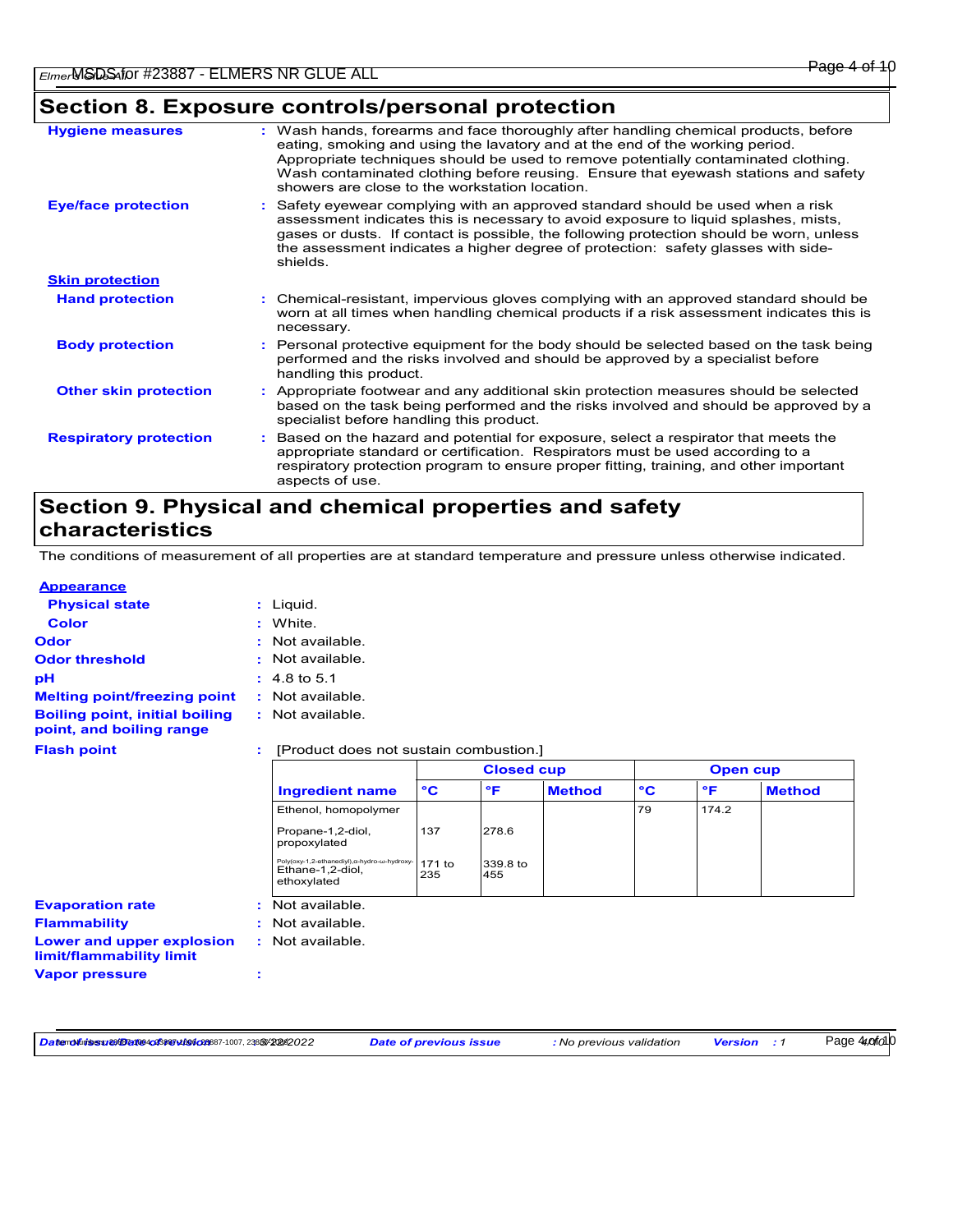### Page 5 of 10

## **Section 9. Physical and chemical properties and safety characteristics**

|                                              |                                                                                              |          | Vapor Pressure at 20°C |               |          | Vapor pressure at 50°C |               |  |
|----------------------------------------------|----------------------------------------------------------------------------------------------|----------|------------------------|---------------|----------|------------------------|---------------|--|
|                                              | <b>Ingredient name</b>                                                                       | mm Hg    | kPa                    | <b>Method</b> | mm<br>Hg | kPa                    | <b>Method</b> |  |
|                                              | water                                                                                        | 23.8     | 3.2                    |               |          |                        |               |  |
|                                              | oxydipropyl dibenzoate                                                                       | 0        | 0                      |               | $\Omega$ | 0                      |               |  |
|                                              | Propane-1,2-diol,<br>propoxylated                                                            | 0        | 0                      |               |          |                        |               |  |
|                                              | Poly(oxy-1,2-ethanediyl), a-hydro-w-hydroxy-<br>Ethane-1,2-diol,<br>ethoxylated              | $\Omega$ | $\Omega$               |               |          |                        |               |  |
|                                              | bronopol (INN)                                                                               | 0        | 0                      |               | 0        | 0                      |               |  |
| <b>Relative vapor density</b>                | Not available.                                                                               |          |                        |               |          |                        |               |  |
| <b>Relative density</b>                      | Not available.                                                                               |          |                        |               |          |                        |               |  |
| <b>Solubility</b>                            | : Not available.                                                                             |          |                        |               |          |                        |               |  |
| <b>Solubility in water</b>                   | Not available.                                                                               |          |                        |               |          |                        |               |  |
| <b>VOC</b>                                   | : Not available.                                                                             |          |                        |               |          |                        |               |  |
| <b>Auto-ignition temperature</b>             | <b>Ingredient name</b>                                                                       |          | °C                     | $\mathsf{P}$  |          | <b>Method</b>          |               |  |
|                                              | Propane-1,2-diol, propoxylated                                                               |          | 305                    | 581           |          |                        |               |  |
|                                              | oxydipropyl dibenzoate                                                                       |          | >400                   | >752          |          |                        |               |  |
| <b>Decomposition temperature</b>             | : Not available.                                                                             |          |                        |               |          |                        |               |  |
| <b>Viscosity</b>                             | : Not available.                                                                             |          |                        |               |          |                        |               |  |
| Flow time (ISO 2431)                         | : Not available.                                                                             |          |                        |               |          |                        |               |  |
| <b>Particle characteristics</b>              |                                                                                              |          |                        |               |          |                        |               |  |
| <b>Median particle size</b>                  | : Not applicable.                                                                            |          |                        |               |          |                        |               |  |
| <b>Section 10. Stability and reactivity</b>  |                                                                                              |          |                        |               |          |                        |               |  |
| <b>Reactivity</b>                            | : No specific test data related to reactivity available for this product or its ingredients. |          |                        |               |          |                        |               |  |
| <b>Chemical stability</b>                    | : The product is stable.                                                                     |          |                        |               |          |                        |               |  |
| <b>Possibility of hazardous</b><br>reactions | : Under normal conditions of storage and use, hazardous reactions will not occur.            |          |                        |               |          |                        |               |  |
| <b>Conditions to avoid</b>                   | : No specific data.                                                                          |          |                        |               |          |                        |               |  |

#### **Hazardous decomposition products** Under normal conditions of storage and use, hazardous decomposition products should **:** not be produced.

## **Section 11. Toxicological information**

: No specific data.

**Acute toxicity** Not available. **Irritation/Corrosion Information on toxicological effects**

Not available.

**Incompatible materials :**

### **Sensitization**

Datemolful sesures de aliada de la construction de la construction de la construction de la construction de la construction de la construction de la construction de la construction de la construction de la construction de

Page 55*of* 010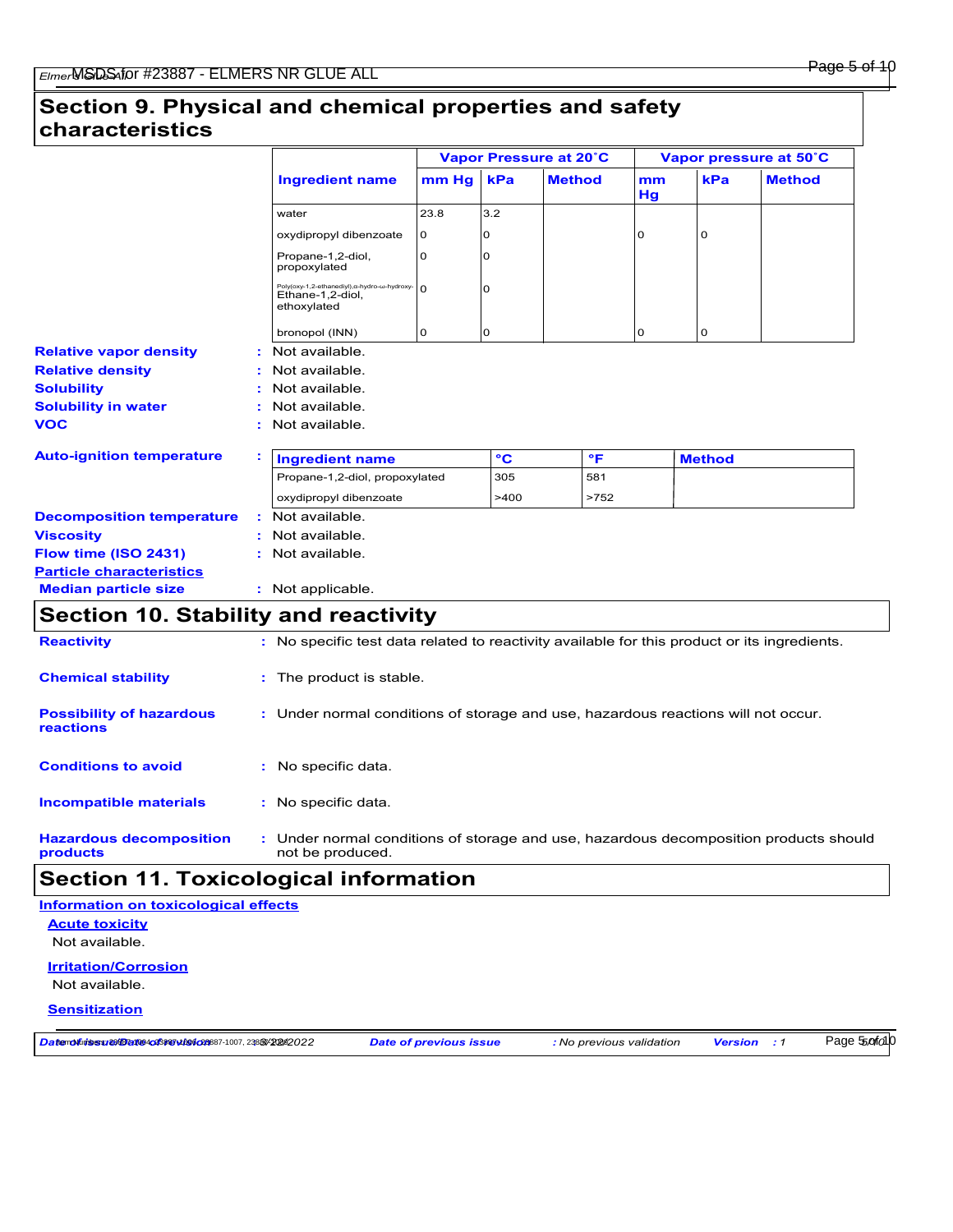### Page 6 of 10

## **Section 11. Toxicological information**

Not available.

**Mutagenicity**

Not available.

**Carcinogenicity** Not available.

## **Reproductive toxicity**

Not available.

### **Teratogenicity** Not available.

**Specific target organ toxicity (single exposure)**

Not available.

### **Specific target organ toxicity (repeated exposure)** Not available.

**Aspiration hazard**

Not available.

#### **Information on the likely routes of exposure :** Not available.

| <b>Eye contact</b>  | : No known significant effects or critical hazards. |
|---------------------|-----------------------------------------------------|
| <b>Inhalation</b>   | : No known significant effects or critical hazards. |
| <b>Skin contact</b> | : No known significant effects or critical hazards. |
| <b>Ingestion</b>    | : No known significant effects or critical hazards. |

### **Symptoms related to the physical, chemical and toxicological characteristics**

| <b>Eye contact</b>  | : No specific data. |
|---------------------|---------------------|
| <b>Inhalation</b>   | : No specific data. |
| <b>Skin contact</b> | : No specific data. |
| <b>Ingestion</b>    | : No specific data. |

### **Delayed and immediate effects and also chronic effects from short and long term exposure**

| <b>Short term exposure</b>                   |                                                     |  |
|----------------------------------------------|-----------------------------------------------------|--|
| <b>Potential immediate</b><br>effects        | $:$ Not available.                                  |  |
| <b>Potential delayed effects</b>             | : Not available.                                    |  |
| Long term exposure                           |                                                     |  |
| <b>Potential immediate</b><br><b>effects</b> | : Not available.                                    |  |
| <b>Potential delayed effects</b>             | : Not available.                                    |  |
| <b>Potential chronic health effects</b>      |                                                     |  |
| Not available.                               |                                                     |  |
| <b>General</b>                               | : No known significant effects or critical hazards. |  |
| <b>Carcinogenicity</b>                       | : No known significant effects or critical hazards. |  |
| <b>Mutagenicity</b>                          | : No known significant effects or critical hazards. |  |
| <b>Reproductive toxicity</b>                 | : No known significant effects or critical hazards. |  |

### **Numerical measures of toxicity**

| Datemoluises: esta ante 4023 sa vibe (20887-1007, 2388/2020222 | Date of previous issue | <b>:</b> No previous validation | <b>Version</b> | Page Control 0 |
|----------------------------------------------------------------|------------------------|---------------------------------|----------------|----------------|
|----------------------------------------------------------------|------------------------|---------------------------------|----------------|----------------|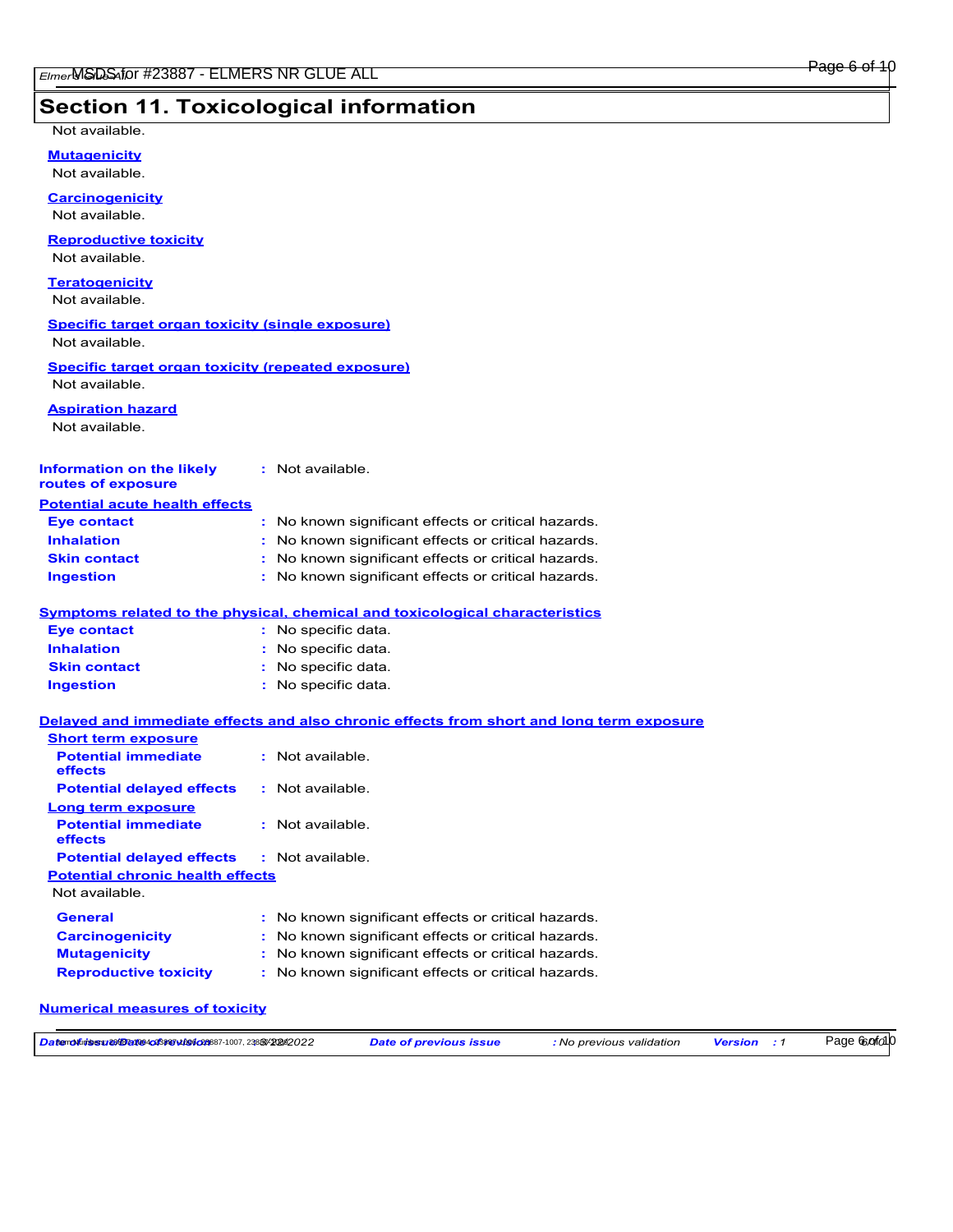## **Section 11. Toxicological information**

| <b>Acute toxicity estimates</b><br><b>Product/ingredient name</b> | Oral (mg/<br>kg) | <b>Dermal</b><br>(mg/kg) | <b>Inhalation</b><br>(gases)<br>(ppm) | <b>Inhalation</b><br>(vapors)<br>(mg/l) | <b>Inhalation</b><br>dusts and<br>mists) (mg/ |
|-------------------------------------------------------------------|------------------|--------------------------|---------------------------------------|-----------------------------------------|-----------------------------------------------|
| Elmer's Glue-All                                                  | 350318.6         | N/A                      | N/A                                   | N/A                                     | N/A                                           |
|                                                                   |                  |                          |                                       |                                         |                                               |

| <b>Section 12. Ecological information</b> |  |
|-------------------------------------------|--|
|                                           |  |

### **Toxicity**

Not available.

### **Persistence and degradability**

Not available.

## **Bioaccumulative potential**

Not available.

| <b>Mobility in soil</b>                                       |                  |
|---------------------------------------------------------------|------------------|
| <b>Soil/water partition</b><br>coefficient (K <sub>oc</sub> ) | : Not available. |

**Other adverse effects :** No known significant effects or critical hazards.

## **Section 13. Disposal considerations**

The generation of waste should be avoided or minimized wherever possible. Disposal of this product, solutions and any by-products should at all times comply with the requirements of environmental protection and waste disposal legislation and any regional local authority requirements. Dispose of surplus and non-recyclable products via a licensed waste disposal contractor. Waste should not be disposed of untreated to the sewer unless fully compliant with the requirements of all authorities with jurisdiction. Waste packaging should be recycled. Incineration or landfill should only be considered when recycling is not feasible. This material and its container must be disposed of in a safe way. Empty containers or liners may retain some product residues. Avoid dispersal of spilled material and runoff and contact with soil, waterways, drains and sewers. **Disposal methods :**

## **Section 14. Transport information**

|                                      | <b>DOT</b><br><b>Classification</b>                        | <b>TDG</b><br><b>Classification</b> | <b>Mexico</b><br><b>Classification</b> | <b>IMDG</b>              | <b>IATA</b>                                      |
|--------------------------------------|------------------------------------------------------------|-------------------------------------|----------------------------------------|--------------------------|--------------------------------------------------|
| <b>UN number</b>                     | Not regulated.                                             | Not regulated.                      | Not regulated.                         | Not regulated.           | Not regulated.                                   |
| <b>UN proper</b><br>shipping name    |                                                            |                                     |                                        |                          | $\overline{\phantom{0}}$                         |
| <b>Transport</b><br>hazard class(es) |                                                            |                                     |                                        |                          | $\overline{\phantom{a}}$                         |
| <b>Packing group</b>                 | $\overline{\phantom{0}}$                                   |                                     |                                        |                          | $\overline{\phantom{a}}$                         |
|                                      |                                                            |                                     |                                        |                          |                                                  |
|                                      | Datemolinisesset@fartm4pd38arwins6pm887-1007, 2388/2020222 | <b>Date of previous issue</b>       |                                        | : No previous validation | Page 7 <sub>70</sub> fol 0<br><b>Version</b> : 1 |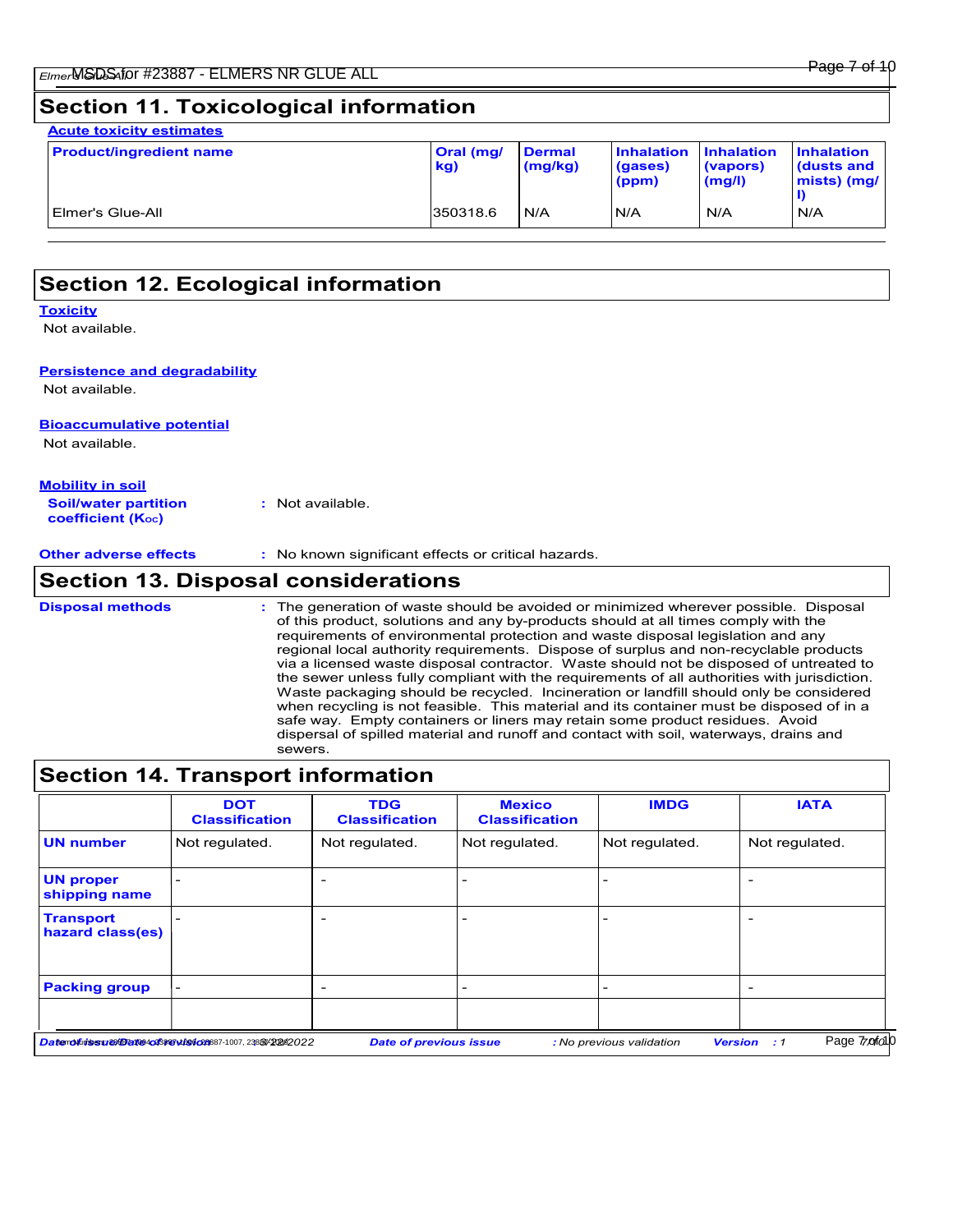## **Section 14. Transport information Additional information Environmental** No. **hazards Special precautions for user Transport within user's premises:** always transport in closed containers that are **:** No. No. No. upright and secure. Ensure that persons transporting the product know what to do in the event of an accident or spillage. No. No. **Transport in bulk according to IMO instruments :** Not available. **Section 15. Regulatory information U.S. Federal regulations** None of the components are listed. **:** This product does not require a Safe Harbor warning under California Prop. 65. **Massachusetts : TSCA 8(a) CDR Exempt/Partial exemption**: Not determined **California Prop. 65 Clean Air Act Section 112 (b) Hazardous Air Pollutants (HAPs) :** Not listed **Clean Air Act Section 602 Class I Substances :** Not listed **Clean Air Act Section 602 Class II Substances :** Not listed **DEA List I Chemicals (Precursor Chemicals) :** Not listed **DEA List II Chemicals (Essential Chemicals) :** Not listed **New York :** None of the components are listed. **New Jersey :** None of the components are listed. **Pennsylvania :** None of the components are listed. **State regulations SARA 302/304 SARA 304 RQ :** Not applicable. No products were found. **Composition/information on ingredients International regulations Chemical Weapon Convention List Schedules I, II & III Chemicals Montreal Protocol** Not listed. **Stockholm Convention on Persistent Organic Pollutants** Not listed. **Rotterdam Convention on Prior Informed Consent (PIC)** Not listed. **SARA 311/312 Classification :** Not applicable. No products were found. **Composition/information on ingredients**

Datemoluissu ജയിയ സ്കൂര്യമാണ് കാര്യമാണ് Date of previous issue *:* No previous validation version : 1 Page & orfo10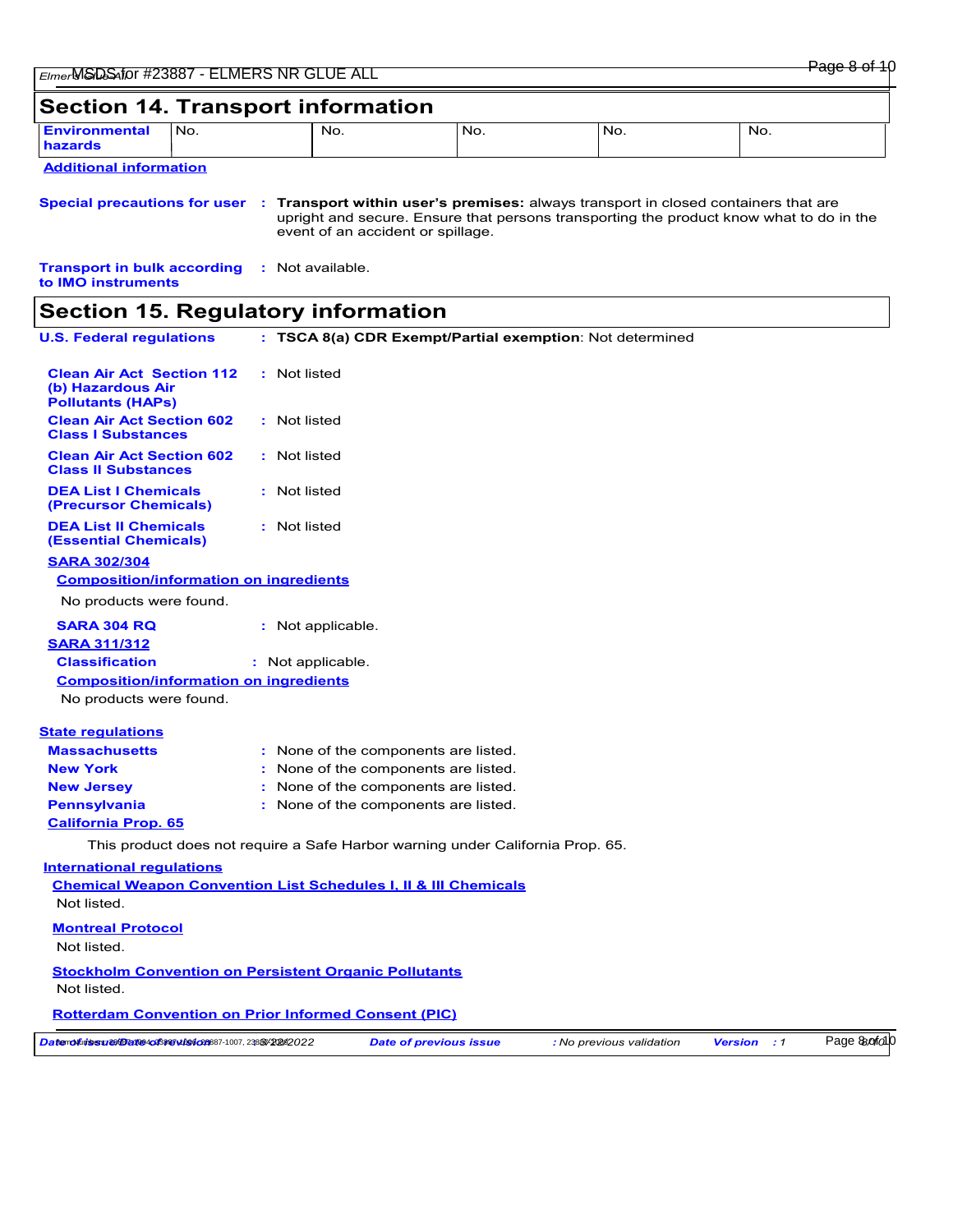## Page 9 of 10

## **Section 15. Regulatory information**

## Not listed.

### **UNECE Aarhus Protocol on POPs and Heavy Metals** Not listed.

| : All components are listed or exempted.                                                    |
|---------------------------------------------------------------------------------------------|
| : At least one component is not listed in DSL but all such components are listed in NDSL.   |
| : All components are listed or exempted.                                                    |
| : Not determined.                                                                           |
| : Japan inventory (CSCL): Not determined.<br><b>Japan inventory (ISHL):</b> Not determined. |
| : All components are listed or exempted.                                                    |
| : All components are listed or exempted.                                                    |
| : All components are listed or exempted.                                                    |
| : All components are listed or exempted.                                                    |
| : Not determined.                                                                           |
| : Not determined.                                                                           |
| : All components are active or exempted.                                                    |
| : All components are listed or exempted.                                                    |
|                                                                                             |

## **Section 16. Other information**

**Hazardous Material Information System (U.S.A.)**

| <b>Health</b>           |  |  |
|-------------------------|--|--|
| <b>Flammability</b>     |  |  |
| <b>Physical hazards</b> |  |  |
|                         |  |  |

**Caution: HMIS® ratings are based on a 0-4 rating scale, with 0 representing minimal hazards or risks, and 4 representing significant hazards or risks. Although HMIS® ratings and the associated label are not required on SDSs or products leaving a facility under 29 CFR 1910.1200, the preparer may choose to provide them. HMIS® ratings are to be used with a fully implemented HMIS® program. HMIS® is a registered trademark and service mark of the American Coatings Association, Inc.**

**The customer is responsible for determining the PPE code for this material. For more information on HMIS® Personal Protective Equipment (PPE) codes, consult the HMIS® Implementation Manual.**

**National Fire Protection Association (U.S.A.)**



**Procedure used to derive the classification**

## Not classified.

| <b>History</b>                    |                          |
|-----------------------------------|--------------------------|
| Date of printing                  | : 3/22/2022              |
| Date of issue/Date of<br>revision | : 3/22/2022              |
| Date of previous issue            | : No previous validation |
| <b>Version</b>                    | $\cdot$ 1                |

Datenofuissunes **Bartes of Startist Constant Constant Constant Constant Constant Constant Constant Constant Date of previous issue : 1 Date of previous issue : 1 Date of previous validation Version : 1** 

Page 99.ofo10